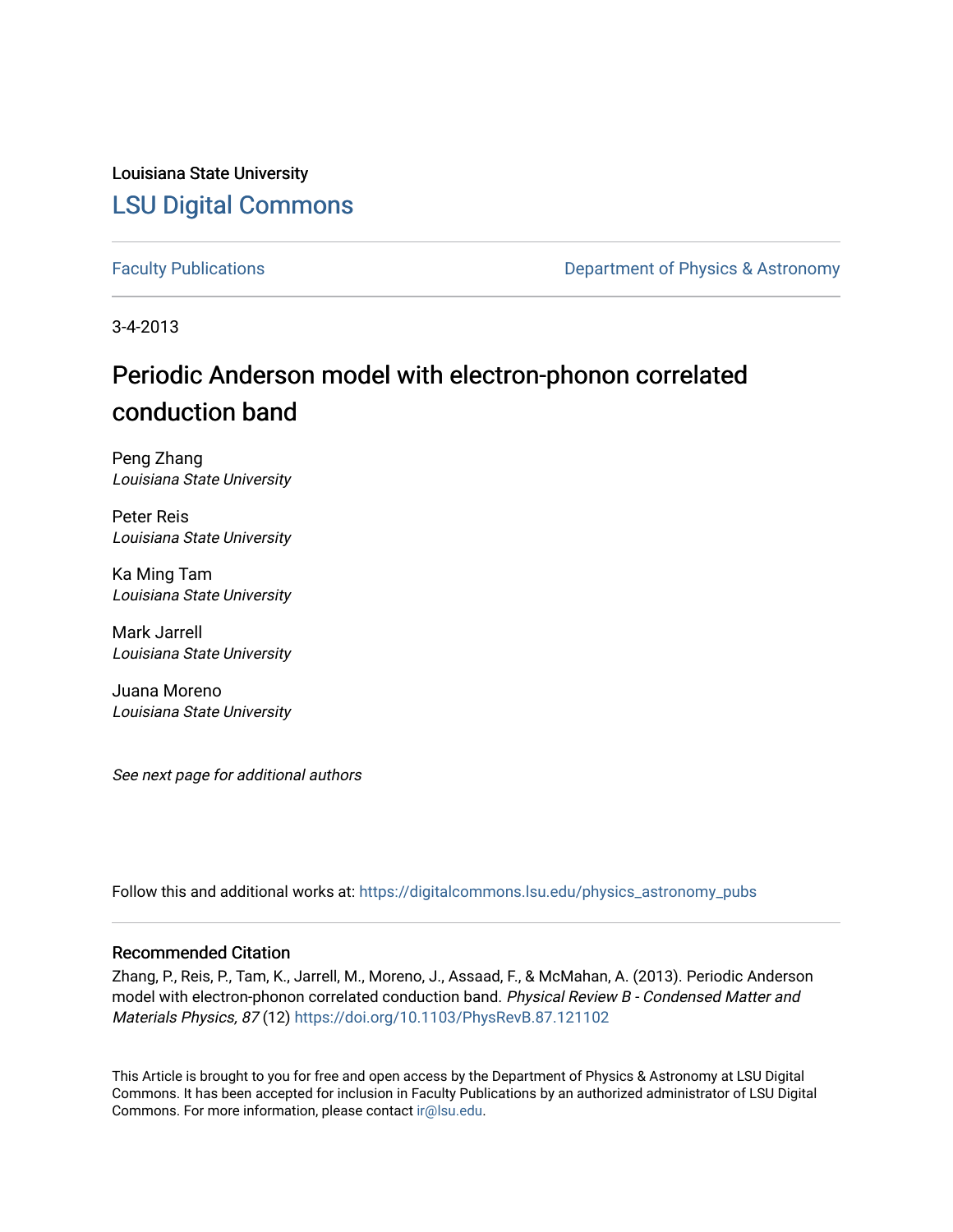## Authors

Peng Zhang, Peter Reis, Ka Ming Tam, Mark Jarrell, Juana Moreno, Fakher Assaad, and A. K. McMahan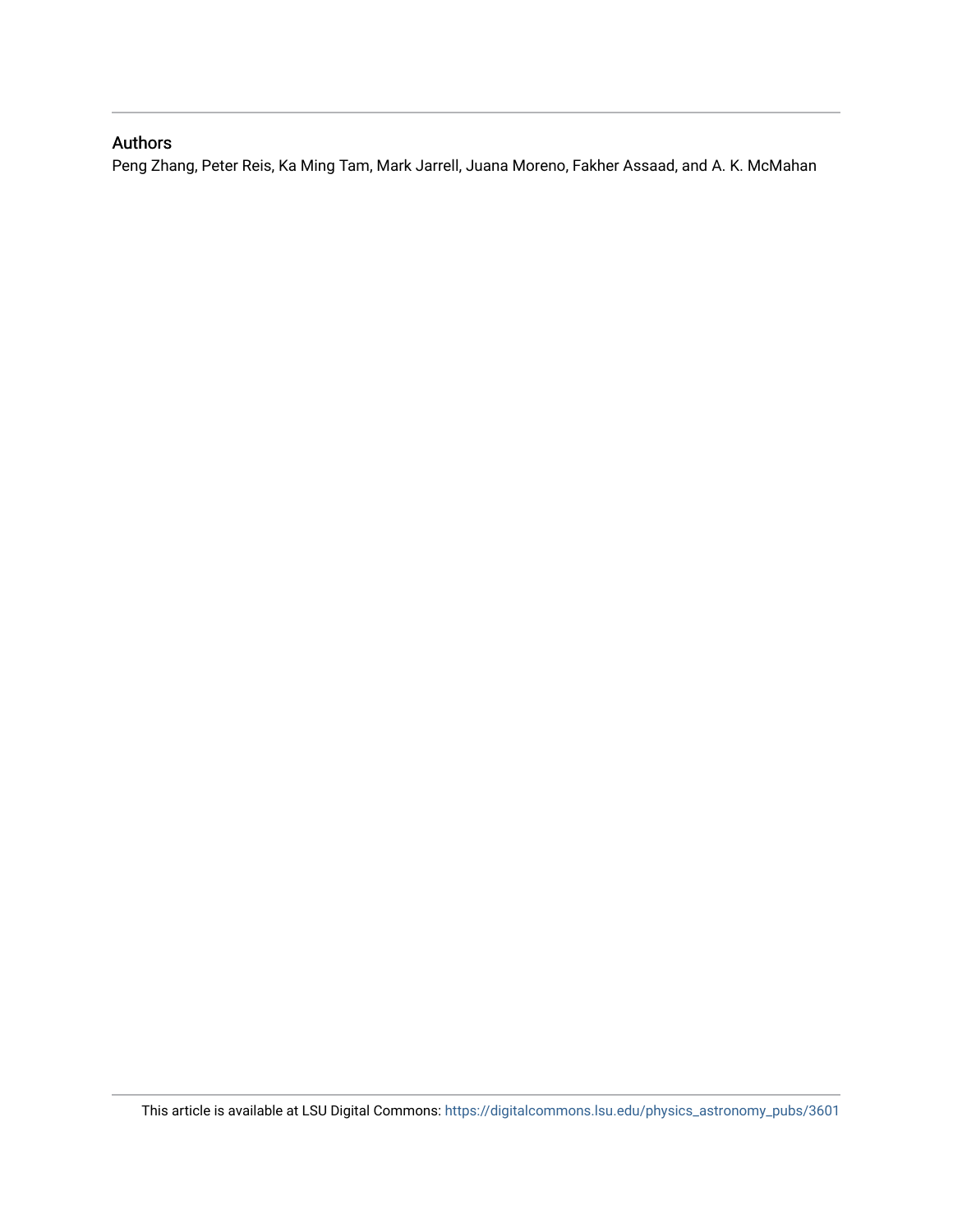## Periodic Anderson model with electron-phonon correlated conduction band

Peng Zhang,<sup>1</sup> Peter Reis,<sup>1</sup> Ka-Ming Tam,<sup>1</sup> Mark Jarrell,<sup>1</sup> Juana Moreno,<sup>1</sup> Fakher Assaad,<sup>2</sup> and Andy McMahan<sup>3</sup>

<sup>1</sup>Department of Physics and Astronomy, Louisiana State University, Baton Rouge, Louisiana 70803, USA

<sup>2</sup>Institute for Theoretical Physics and Astrophysics, University of Würzburg, Germany

 ${}^3$ Lawrence Livermore National Laboratory, University of California, Livermore, California 94550, USA

This paper reports dynamical mean field calculations for the periodic Anderson model in which the conduction band is coupled to phonons. Motivated in part by recent attention to the role of phonons in the  $\gamma$ - $\alpha$  transition in Ce, this model yields a rich and unexpected phase diagram which is of intrinsic interest. Specifically, above a critical value of the electron-phonon interaction, a first order transition with two coexisting phases develops in the temperature-hybridization plane, which terminates at a second order critical point. The coexisting phases display the familiar Kondo screened and local moment character, yet they also exhibit pronounced polaronic and bipolaronic properties, respectively.

PACS numbers: 71.27.+a, 71.10.Fd, 71.38.-k

The Periodic Anderson Model (PAM) and its impurity variant have played pivotal roles in elucidating the nature of Kondo screening as the techniques of many-body theory have improved [\[1,](#page-5-0) [2\]](#page-5-1). Perhaps its most noted application has been the Kondo Volume Collapse scenario for understanding the unique isostructural  $\gamma$ - $\alpha$  transition in Ce, with its very large 15% volume change [\[3](#page-5-2), [4](#page-5-3)]. The relative merits of this perspective versus the Mott transition scenario [\[5](#page-5-4)] are still under debate, although both focus on critical 4f-electron correlation effects, and the finite temperature predictions are rather similar [\[6](#page-5-5)]. The PAM exhibits a smooth crossover from a local moment region with Curie Weiss susceptibility ( $\gamma$ -like) to a region with Kondo screened  $4f$  moments and a paramagnetic susceptibility ( $\alpha$ -like), as a function of increasing hybridization between the 4f and valence electrons [\[7\]](#page-5-6). Although the PAM also predicts a first order transition given proper consideration of the Maxwell construction of the free energy versus volume curves [\[3\]](#page-5-2), it requires modifications like some  $f-f$  hybridization [\[8\]](#page-5-7) so as to display a first order phase transition with two coexisting phases at the same hybridization in the temperature-hybridization plane.

Over the past decade attention in the Ce literature has shifted to an appreciation that a significant fraction of the total entropy change across the transition may be due to phonons [\[9](#page-5-8)[–15\]](#page-5-9). However, studies focusing on the effect of phonons on the PAM are very limited [\[16](#page-5-10)[–20\]](#page-5-11). Prior studies either are constrained to ground state calculation or do not explore possible phase transitions in detail. To this end, we are motivated here to consider the PAM with Holstein phonons [\[21](#page-5-12)[–24\]](#page-5-13). Since the coupling of phonons to the f-electrons can lead to loss of local moments via electron condensation, we have chosen to couple the phonons to the conduction electrons in the present work. We find that the electron-phonon interaction above a critical strength induces a first order transition in the temperature-hybridization plane for the PAM-Holstein model. Strikingly the electron-phonon in-

teraction also creates polaronic behavior in the Kondo screened phase and bipolaronic behavior in the local moment phase. This intriguing phase diagram is explored in the remainder of the present paper.

The Hamiltonian of the PAM-Holstein model is:

$$
H = H_0 + H_U + H_{e-ph},\tag{1}
$$

$$
H_0 = -t \sum_{\langle i,j \rangle,\sigma} \left( c_{i,\sigma}^{\dagger} c_{j,\sigma} + c_{j,\sigma}^{\dagger} c_{i,\sigma} \right) + \epsilon_f \sum_{i,\sigma} f_{i,\sigma}^{\dagger} f_{i,\sigma}
$$

$$
+ V \sum_{i,\sigma} \left( c_{i,\sigma}^{\dagger} f_{i,\sigma} + f_{i,\sigma}^{\dagger} c_{i,\sigma} \right) + \sum_i \left( \frac{P_i^2}{2m} + \frac{1}{2} k X_i^2 \right)
$$

$$
H_U = U \sum_i n_{i,\uparrow}^f n_{i,\downarrow}^f
$$

$$
H_{\text{e-ph}} = g \sum_{i,\sigma} n_{i,\sigma}^c X_i,
$$

where  $c_{i,\sigma}$ ,  $c_{i,\sigma}^{\dagger}$  ( $f_{i,\sigma}$ ,  $f_{i,\sigma}^{\dagger}$ ) are the creation and annihilation operators of the conduction  $(f$ -level) at site  $i$  and spin  $\sigma$ ;  $n_{i,\sigma}^c = c_{i,\sigma}^{\dagger} c_{i,\sigma}$  and  $n_{i,\sigma}^f = f_{i,\sigma}^{\dagger} f_{i,\sigma}$  represent the occupation of the c and  $f$ -electrons, respectively; t is the nearest neighbor hopping;  $\epsilon_f$ , the on-site energy of the  $f$ -level;  $V$ , the hybridization between conduction and localized electrons; the on-site Hubbard interaction is  $U$ ;  $q$ is the electron-phonon coupling;  $X_i$ , the lattice displacement at site  $i$ , and  $P_i$  its conjugate momentum.

We use the Dynamical Mean Field Theory (DMFT) [\[25\]](#page-5-14) on a hypercubic lattice in infinite dimensions with Gaussian density of states  $D(\epsilon) = \frac{1}{\sqrt{\pi}W}e^{-\left(\frac{\epsilon}{W}\right)^2}$ . We set the bandwidth  $W = 1.0$  as the unit of energy. In Ce the Fermi energy is about 6000 K and the Debye frequency is 110-160K [\[9,](#page-5-8) [15](#page-5-9)], therefore we set the phonon frequency  $\omega_0 = 0.01$  at 1% of bandwidth. The total electronic density is fixed at  $n = 1.8$  by tuning the chemical potential at each iteration of the DMFT cycle. The Hubbard interaction is  $U = 4.0$ , and we adjust  $\epsilon_f$  so that  $n_f = 1$  at  $T = 0.1$  to ensure that a local moment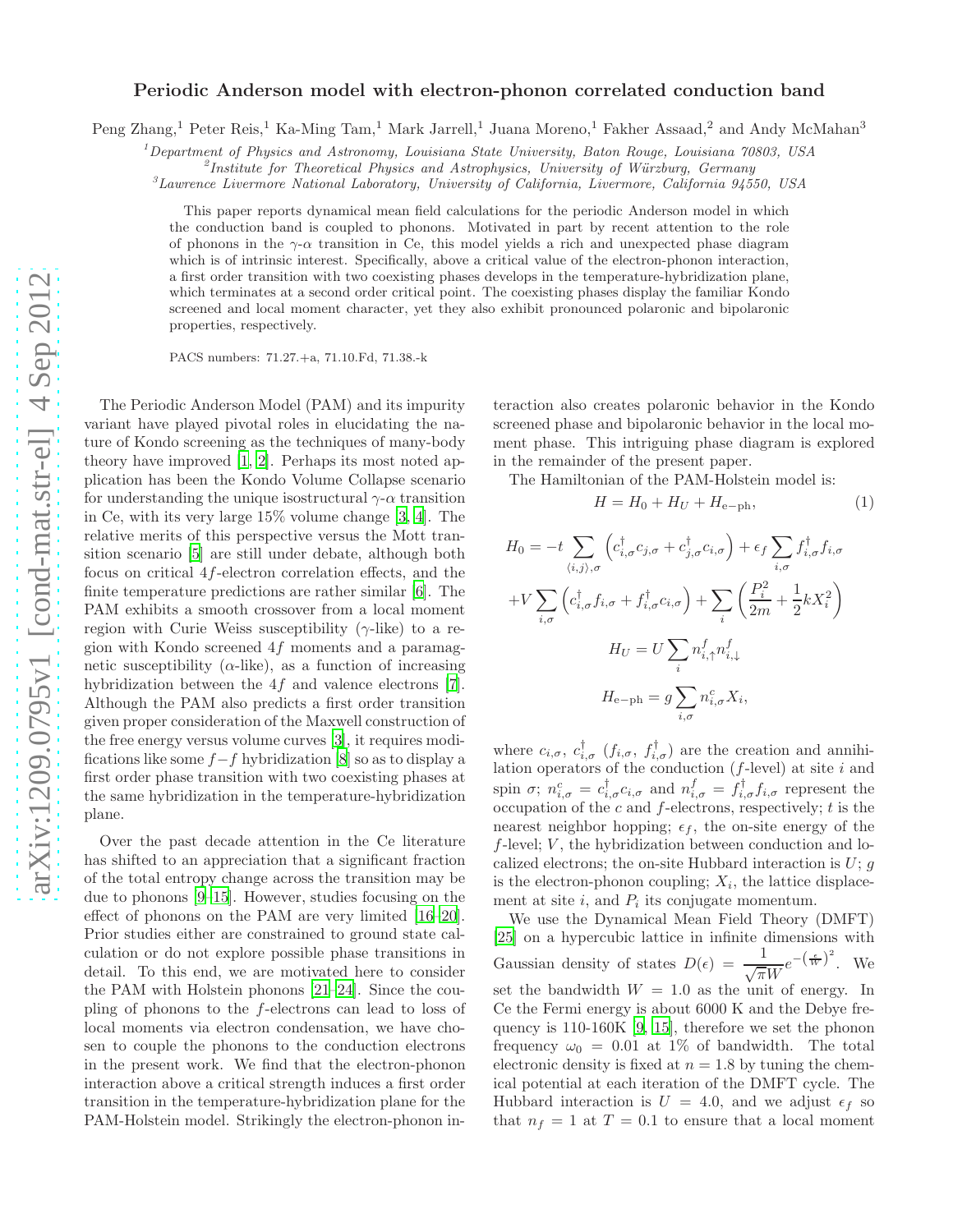is present at large temperatures. Therefore the data we show are for  $n_f \sim 1.0$  and  $n_c \sim 0.8$ . The Continuous Time Quantum Monte Carlo (CTQMC) [\[26\]](#page-5-15), generalized for electron-phonon coupling [\[27\]](#page-5-16), is employed as the impurity solver.

 $\langle c_0^+ f_0 + h.c. \rangle$  (here 0 denotes the impurity site) as a func-Fig. [1](#page-3-0) displays the local hybridization factor  $\Gamma =$ tion of V for  $g^2/2k = 1.0$  and different values of inverse temperature,  $\beta$ . As the temperature decreases, the slope of the  $\Gamma$  vs.  $V$  curve becomes progressively larger, which indicates the system is approaching a critical point. Interestingly, the curves approximately cross for a critical hybridization of  $V_c \sim 0.96$ . The inset of Fig. [1](#page-3-0) shows Γ vs. *V* at  $g^2/2k = 0.49$ . Notice that for this value of the coupling the slope does not become steeper as the temperature decreases, and the crossing disappears. This indicates that the corresponding susceptibility reaches a plateau as a function of the temperature and the critical behavior is lost. We believe that  $g^2/2k = 0.49$  is a lower bound for the critical value of the electron-phonon coupling.



<span id="page-3-0"></span>FIG. 1: (color online) Isothermal scan of the hybridization factor  $\Gamma = \langle c_0^+ f_0 + h.c. \rangle$  as a function of V for  $g^2/2k = 1.0$ .  $\Gamma$  increases monotonically with  $V$ . As the temperature decreases, Γ vs. V becomes steeper with a diverging slope near  $V_c \sim 0.96$ . Inset: The isothermal scan of the hybridization factor  $\Gamma$  as a function of V at  $g^2/2k = 0.49$ . Notice that the critical behavior has disappeared.

When the temperature is further decreased to  $T =$ 0.0167 ( $\beta = 60$ ), Γ vs. V displays a hysteresis loop as shown in Fig. [2.](#page-3-1) The red line is obtained by starting at the large V side  $(V = 1.2)$ , and using the output selfenergy to initiate the simulation for the next smaller V. On the other hand, we obtain the black line by starting at  $V = 0.8$  and using the output self-energy as the input for the next larger value of  $V$ . The coexistence of two solutions for the same value of V at  $T = 0.0167$  is a direct evidence of a first order phase transition. The absence of such a hysteresis at higher temperatures indicates that the first order transition ends at a second order terminus  $(V_c, T_c)$ .

For the same parameters,  $V = 0.96, g^2/2k = 1.0, \omega_0 =$ 0.01, and  $U = 4.0$ , we also perform a series of isothermal scans on the chemical potential to study the relationship between the total electron density  $n = n_c + n_f$  and the chemical potential  $\mu$ . As long as the temperature is not below  $T = 0.0167$ , the compressibility  $\frac{dn}{d\mu}$  shows no tendency to diverge. This indicates the phase transition here is not compressibility driven.



<span id="page-3-1"></span>FIG. 2: (color online) Hysteresis of  $\Gamma$  vs. V for  $T = 0.0167$ ,  $g^2/2k = 1.0$ . The black line represents the small V branch of the hysteresis for which the self-energy of the previous simulation is used to initiate the calculation for the next larger value of  $V$ . While the red line represents the large  $V$  branch where starting with  $V = 1.2$  we use the output of the previous simulation to initiate the computation at the next lower value of V. Inset:  $\Gamma$  as a function of the DMFT iteration number n for  $V = 0.96$ ,  $T = 0.0167$ . The black (red) symbols represent the small (large) V branches.

In Fig. [3](#page-4-0) we show the temperature times the local  $f$ orbital spin susceptibility,  $T \cdot \chi_s^{ff}$ , versus temperature. As T approaches zero  $T \cdot \chi_s^{ff}$  is roughly constant for  $V = 0.8$ , while it goes to zero for  $V = 1.2$ . This indicates that at  $V = 0.8$  the f-electrons display a robust local moment and paramagnetic local susceptibility with  $1/T$ dependence, while at  $V = 1.2$  the f local moments are quenched. The inset of Fig. [3](#page-4-0) shows the f-orbital density of states (DOS) at  $T = 0.01$ . Notice that at  $V = 0.8$ there is a gap across the Fermi level, while at  $V = 1.2$ a Kondo resonance peak appears. The screening of the local moment in the large V region is a consequence of the singlet formation between  $c$  and  $f$ -electrons.

The main panel of Fig. [4](#page-4-1) shows the occupancy distribution histogram of the c-electrons,  $P(n_c)$ , at  $T =$ 0.0167.  $P(n_c)$  has been used to illustrate bipolaron for-mation [\[27\]](#page-5-16). At  $V = 0.8$  the c-orbital electrons are in a bipolaronic state, which is characterized by the oscillation between zero and double occupancy. While for  $V = 1.2$ , the c-electrons are in a polaronic state, where the occupancy oscillates between zero and one. For the PAM, without electron-phonon coupling, the structure of  $P(n_c)$  is totally different. Here there is only one peak at roughly the c-electron filling  $n_c = 0.8$ , and  $P(n_c)$  quickly decays to zero for  $n_c$  away from this filling. In the inset, the quasi-particle fraction Z is plotted as a function of temperature. The quasi-particle fraction is calculated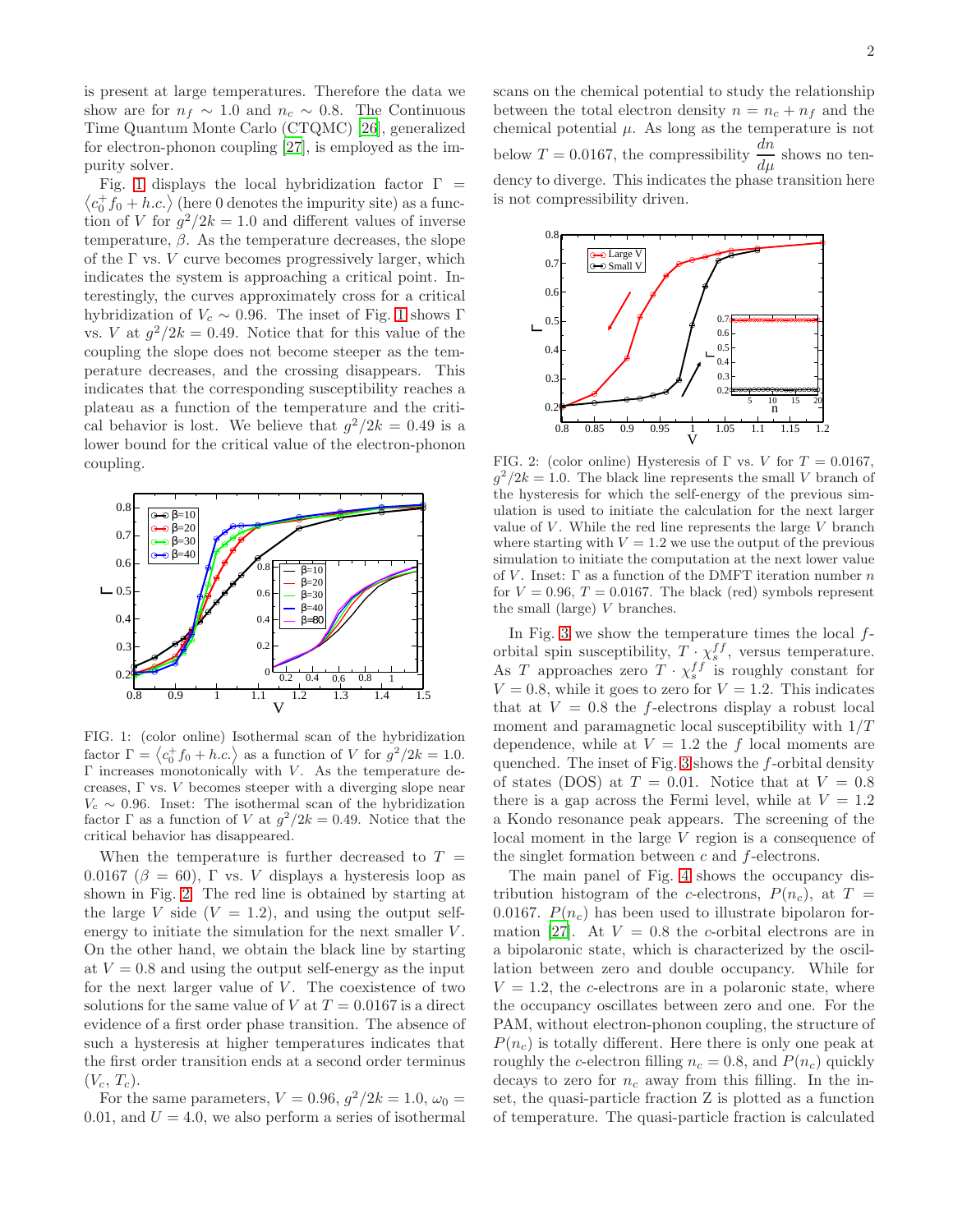

<span id="page-4-0"></span>FIG. 3: (color online) Temperature times the local f-orbital spin susceptibility,  $T \cdot \chi_s^{ff}$ , as a function of temperature for  $g^2/2k = 1.0$ . For  $V = 0.8$  (black line),  $T \cdot \chi_s^{ff}$  approaches a constant value as  $T \to 0$  indicating an unscreened moment. For  $V = 1.2$  (red line),  $T \cdot \chi_s^{ff}$  converges to zero indicating the local moment is screened. Inset: The f-electron DOS at  $T = 0.01$ . The Kondo peak found for  $V = 1.2$  (red line), but absent for  $V = 0.8$  (black line) is consistent with the screening and unscreening scenarios in the main panel.

for the lower quasiparticle band at the Fermi level using a generalization of the single band formulation [\[28\]](#page-5-17). The main component of this approach is to make the re-<br>
placement  $\frac{dRe\Sigma(\omega)}{dE(\omega)}|_{\omega=\alpha} \approx \frac{\text{Im}\Sigma(i\pi T)}{dE(\omega)}$ , which becomes placement  $\frac{dRe\Sigma(\omega)}{d\omega}|_{\omega=0} \approx \frac{\text{Im}\Sigma(i\pi T)}{\pi T}$ , which becomes exact at zero temperature. As  $T \to 0$ , Z goes to zero for  $\frac{\text{Im}\Sigma(i\pi T)}{T}$ , which becomes  $V = 0.8$  indicating non-Fermi liquid behavior, while it converges to a finite value for  $V = 1.2$ , the signature of Fermi liquid formation.



<span id="page-4-1"></span>FIG. 4: (color online) Occupancy distribution histogram of corbital  $P(n_c)$  for  $V = 0.8$  (black line) and 1.2 (red line),  $T =$ 0.0167 and  $g^2/2k = 1.0$ . For comparison,  $P(n_c)$  of the PAM without electron-phonon coupling is plotted as well:  $V = 0.8$ (blue line) and  $V = 1.2$  (green line). Inset: the quasiparticle Z factor as a function of temperature for  $V = 0.8$  (black line) and 1.2 (red line).

We find that this Kondo singlet to local moment phase transition remains for a large range of parameters, like adjusting the total filling to  $n = 1.6$ , changing the Hubbard interaction to  $U = 3.8$  and increasing the phonon frequency to  $\omega_0 = 0.02$  and  $\omega_0 = 0.05$ , while keeping  $g^2/2k$  fixed. For these different parameters, we find that

the isothermal  $\Gamma$  vs.  $V$  curves still cross and their slopes diverge at a critical value of the hybridization,  $V_c$ , as the temperature is decreased. We also find that  $V_c$  changes roughly linearly with  $g^2/2k$ .

In Fig.  $5(a)$  the time integrated local f-orbital spinspin correlation function,  $\chi_s^{ff}$ , is plotted as a function of temperature for  $V = 1.1, 1.2$  and 1.3. We identify the Kondo scale  $T_K$  as the energy where  $\chi_s^{ff}$  falls to around half of its low temperature value. We find that  $T_K$  changes very little as V increases, so the line V vs.  $T_K$  should have a large slope. Fig. [5\(](#page-4-2)b) shows the time integrated local c-orbital spin-spin correlation function,  $\chi_s^{cc}$  vs. V, at different temperatures, where large values reflect the c-electron spin degeneracy in the polaronic state in contrast to the small susceptibility for the spinless bipolarons. For  $V < 0.96$  the curves almost overlap for all  $T < 0.1$ . In fact, the corresponding c-electron occupancy histograms (not shown) show an obvious bipolaronic double peak feature even at relatively high temperatures like  $T = 0.1$ . If we define  $T^*$  as the energy where bipolaron formation begins, then the line  $T^*$  vs.  $V$  must be nearly horizontal.



<span id="page-4-2"></span>FIG. 5: (color online) Panel (a) shows the f-orbital time integrated local spin-spin correlation,  $\chi_s^{ff}$ , as a function of temperature for  $V = 1.1$ , 1.2 and 1.3. Panel (b) shows the c-orbital time integrated local spin-spin correlation function,  $\chi_s^{cc}$ , as a function of V for different temperatures.

We have also calculated the renormalized phonon frequency. At  $T = 0.025$  it is roughly constant for hybridization  $V > 0.96$ ; however, it drops precipitously for  $V < 0.96$ , decreasing by half when  $V = 0.8$ . This behavior softens with increasing temperature, e.g., a more gradual decrease begins for  $V < 1.2$  at  $T = 0.1$ . This indicates an important temperature dependence of the phonons properties. Indeed the analysis in [\[13](#page-5-18)] for Ce found that the temperature dependence of the phonons was a critical factor for obtaining a significant phonon contribution to the entropy change across the  $\gamma$ - $\alpha$  transition  $[9-15]$ .

Fig. [6](#page-5-19) is a schematic summary of our findings. Two phases, local moment-bipolaron and Kondo singletpolaron, are separated by a first order transition line, which terminates at a second order critical point  $(V_c, T_c)$ . The positive slope of the  $V$  vs.  $T$  first order transition line is a consequence of a Clausius-Clapeyron-like relation where hybridization V is the intensive analog of pressure. There is no broken symmetry between these two phases